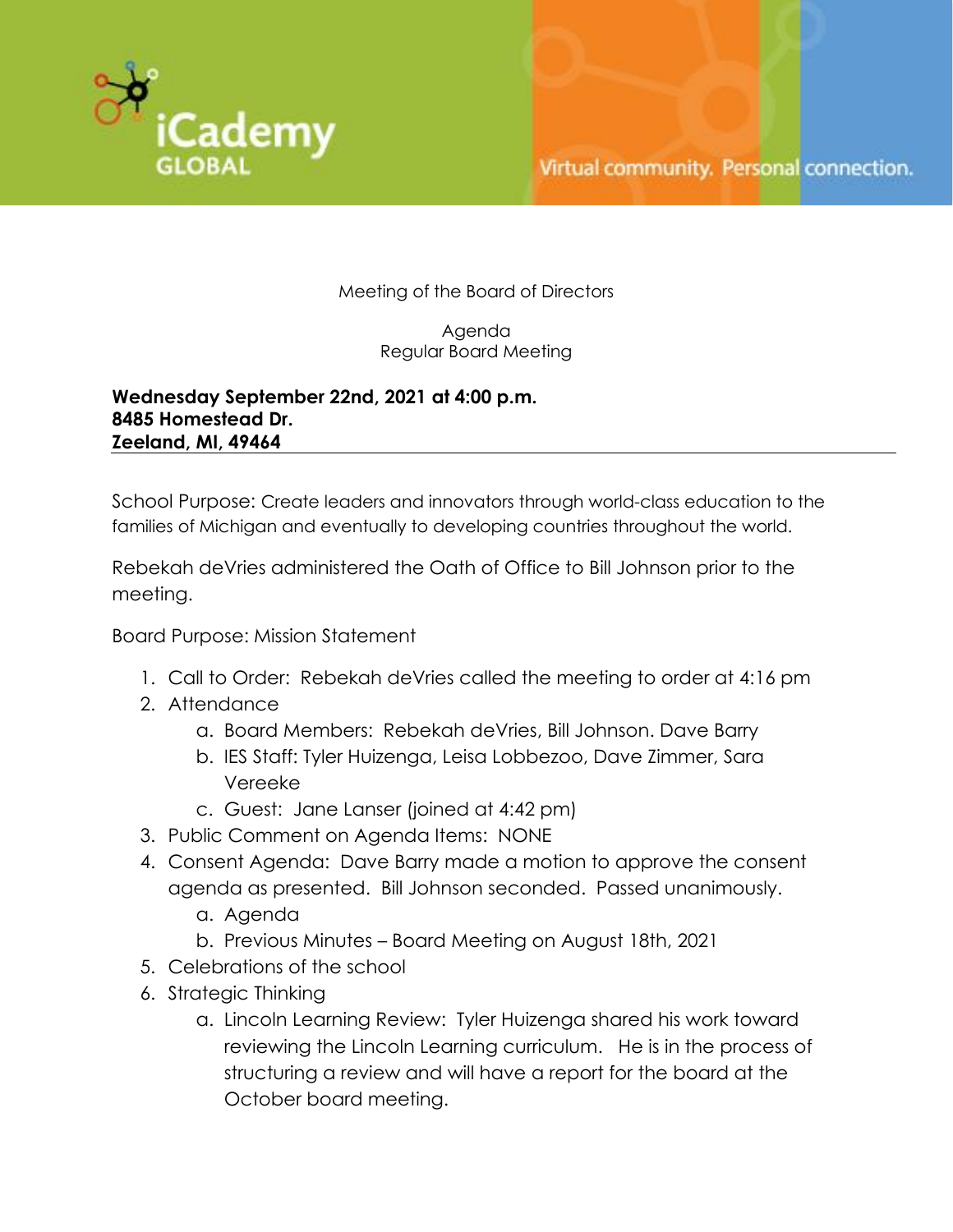

- b. MSTEP and College Board Achievement Data: Tyler Huizenga shared the MSTE and College Board Achievement data with the board.
	- i. Overall achievement was really positive iCademy students achieved higher than comparable schools and the state of Michigan average for ELA, Math, Science, and Social Studies. In addition, our students grew when comparing past test scores.
- 7. Action Items
- 8. Dashboard
	- a. Compliance: Tyler Huizenga reviewed the compliance reports for this month with the board including:
		- i. LSSU Compliance Report
		- ii. Hylant Report
	- b. Finance:
		- i. Monthly Financials: Dave Zimmer reviewed the monthly financials including revenue which is pretty light at this point in the year. Expenditures are above expected due to increasing enrollment. Dave also reviewed the Balance Sheet with the board. Overall finances are in a good position.
	- c. Enrollment
		- i. Monthly Enrollment Update: Leisa Lobbezoo shared an update on current enrollment. Overall enrollment is growing across all grade levels. The board had a good discussion around enrollment trends
	- d. Student achievement
		- i. Public Act 48 Goals: Tyler Huizenga shared the goals with the board
	- e. Public Opinion: NONE
	- f. LSSU Commitments: NONE
	- g. Others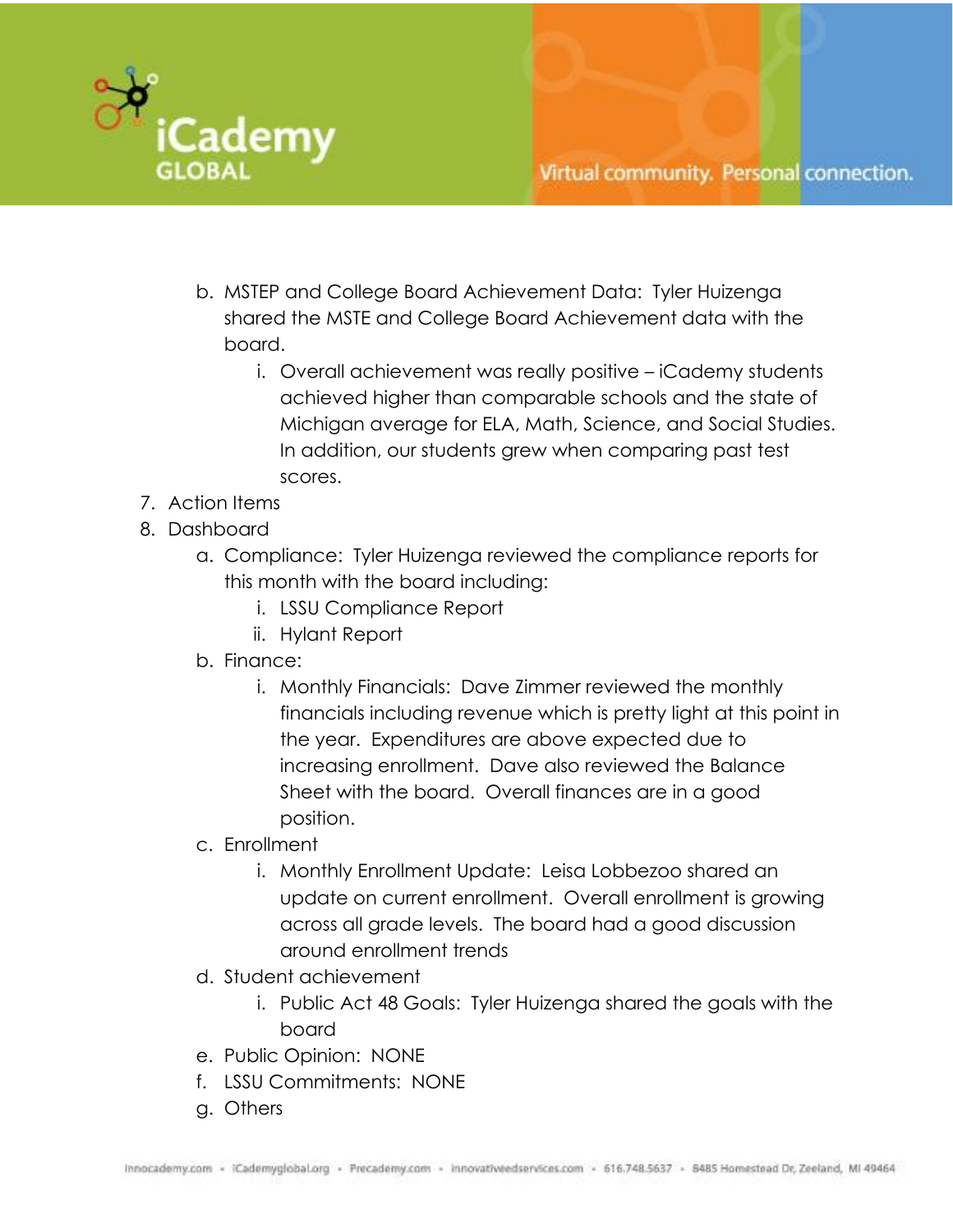

- 9. Discussion Items
- 10. LSSU Comment: NONE
- 11.Public Comment on Non-Agenda Items: NONE
- 12. Adjournment: Rebekah deVries adjourned the meeting at 5:00 pm a. Next Regular Meeting: October 27th, 2021



Virtual community. Personal connection.

Minutes of all board meetings are available after approval by the Board at:

iCademy Global Attn: Tyler Huizenga 8485 Homestead Zeeland, MI 49464 616-748-5637